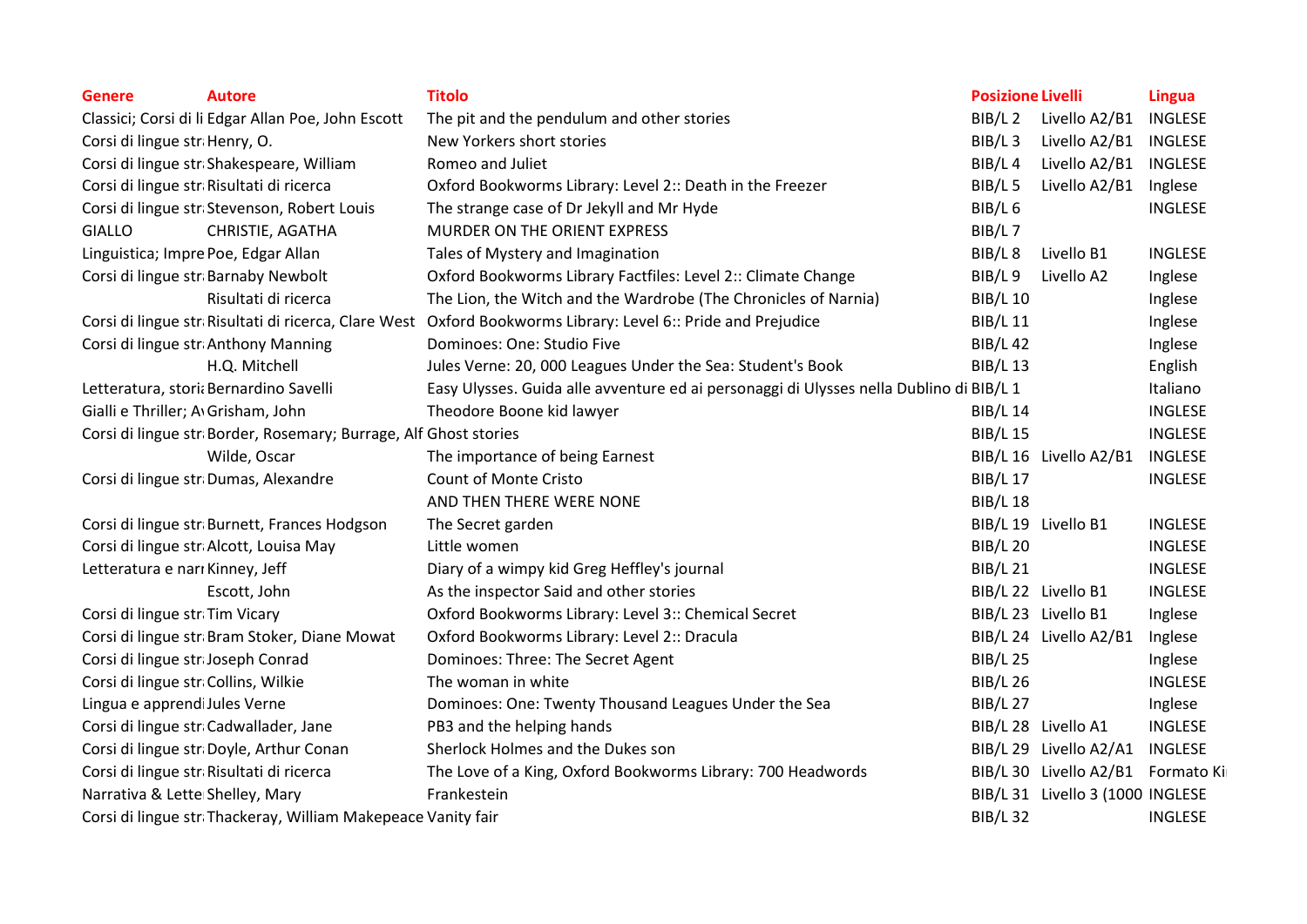| continue<br>Twain, Mark                   |                                                       | The Adventures of Tom Sawyer                                                                           |                 | BIB/L 33 Livello A1/A2 INGLESE   |                |
|-------------------------------------------|-------------------------------------------------------|--------------------------------------------------------------------------------------------------------|-----------------|----------------------------------|----------------|
|                                           |                                                       | Corsi di lingue str Robert Louis Stevenson, John E Oxford Bookworms Library: Level 4:: Treasure Island |                 | BIB/L 34 Livello 4 (1400 Inglese |                |
| Escott, John<br>Lingua Inglese            |                                                       | Robin Hood                                                                                             |                 | BIB/L 35 Livello A1              | <b>INGLESE</b> |
| Guide di revisione Dean, Michael          |                                                       | New York Café                                                                                          |                 | BIB/L 36 Livello A1              | <b>INGLESE</b> |
| Corsi di lingue str Bassett, Jennifer     |                                                       | Cries from the heart stories from around the world                                                     |                 | BIB/L 37 Livello A2/B1           | <b>INGLESE</b> |
| Corsi di lingue str. Doyle, Arthur Conan  |                                                       | Sherlock Holmes short stories                                                                          |                 | BIB/L 38 Livello A2/B1           | <b>INGLESE</b> |
| Lingua e apprendi Risultati di ricerca    |                                                       | Dominoes: Three: The Faithful Ghost and Other Tall Tales                                               | <b>BIB/L 39</b> |                                  | Inglese        |
| Libri scolastici; In Poe, Edgar Allan     |                                                       | The black cat and other stories                                                                        |                 | BIB/L 40 Livello B1              | <b>INGLESE</b> |
| Stevenson, Robert Louis                   |                                                       | The strange case of Dr Jekyll and Mr Hyde                                                              | <b>BIB/L 12</b> |                                  | <b>INGLESE</b> |
| Twain, Mark                               |                                                       | Huckleberry Finn                                                                                       |                 | BIB/L 41 Livello A2/B1           | <b>INGLESE</b> |
| Corsi di lingue stra Risultati di ricerca |                                                       | Dominoes: One: The Wrong Trousers™                                                                     | <b>BIB/L 43</b> |                                  | Inglese        |
| Risultati di ricerca                      |                                                       | The elephant man                                                                                       |                 | BIB/L 44 Livello A1/A2           | <b>INGLESE</b> |
| Corsi di lingue str Joyce Hannam          |                                                       | Dominoes: One: The Teacher's Secret and Other Folk Tales                                               | <b>BIB/L 45</b> |                                  | Inglese        |
| H.Q. Mitchell                             |                                                       | Mark Twain: A Connecticut Yankee in King Arthur's Court: Student's Book                                | <b>BIB/L 46</b> |                                  | English        |
| Corsi di lingue stra Wilde, Oscar         |                                                       | The happy prince                                                                                       | <b>BIB/L 47</b> |                                  | <b>INGLESE</b> |
| Poesia; Linguistic: Doyle, Arthur Conan   |                                                       | The Hound of the Baskervilles                                                                          | <b>BIB/L 48</b> |                                  | <b>INGLESE</b> |
| Corsi di lingue striJoyce Hannam          |                                                       | Dominoes: Two: Ariadne's Story                                                                         | <b>BIB/L 49</b> |                                  | Inglese        |
| Poesia; Linguistic: Wilde, Oscar          |                                                       | The Canterville ghost                                                                                  | <b>BIB/L 50</b> |                                  | <b>INGLESE</b> |
|                                           |                                                       | THE THIRTY NINE STEPS                                                                                  | <b>BIB/L 51</b> |                                  |                |
| H.Q. Mitchell                             |                                                       | Mark Twain: Huck Finn: Student's Book                                                                  | <b>BIB/L 52</b> |                                  |                |
| Corsi di lingue stra Risultati di ricerca |                                                       | Dominoes: One: The Wrong Trousers™                                                                     | <b>BIB/L 53</b> |                                  | Inglese        |
| Lingua e apprendiJack London              |                                                       | Dominoes: Two: White Fang                                                                              | <b>BIB/L 54</b> |                                  | Inglese        |
| Storia; Corsi di lin De Foe, Daniel       |                                                       | The life and strange surprising adventures of Robinson Crusoe                                          |                 | BIB/L 55 Livello A2/B1           | <b>INGLESE</b> |
| Wilde, Oscar                              |                                                       | THE PICTURE OF DORIAN GRAY                                                                             | <b>BIB/L 56</b> |                                  | <b>INGLESE</b> |
|                                           |                                                       | <b>FRANKENSTEIN</b>                                                                                    | <b>BIB/L 57</b> |                                  |                |
| Corsi di lingue stri Foreman, Peter       |                                                       | Jack the ripper                                                                                        | <b>BIB/L 58</b> |                                  | <b>INGLESE</b> |
|                                           |                                                       | <b>WHITW FANG</b>                                                                                      | <b>BIB/L 59</b> |                                  |                |
|                                           | Mary Wollstonecraft Shelley, Jc Frankenstein, Stage 3 |                                                                                                        | <b>BIB/L 60</b> |                                  | Inglese        |
| Corsi di lingue str. Doyle, Arthur Conan  |                                                       | Sherlock Holmes and the Sport of Kings                                                                 |                 | BIB/L 61 Livello A1/A2           | <b>INGLESE</b> |
| Corsi di lingue straLondon, Jack          |                                                       | The Call of the Wild                                                                                   |                 | BIB/L 62 Livello B1              | <b>INGLESE</b> |
| <b>BRONTE EMILY</b>                       |                                                       | <b>WUTHERING HEIGHTS</b>                                                                               | <b>BIB/L 63</b> |                                  | <b>INGLESE</b> |
| Romanzi e Lettera BRONTE EMILY            |                                                       | <b>Wuthering Heights</b>                                                                               | BIB/L 63, bis   |                                  | <b>INGLESE</b> |
| Corsi di lingue stra Cadwallader, Jane    |                                                       | PB3 and the jacket                                                                                     |                 | BIB/L 64 Livello A1              | <b>INGLESE</b> |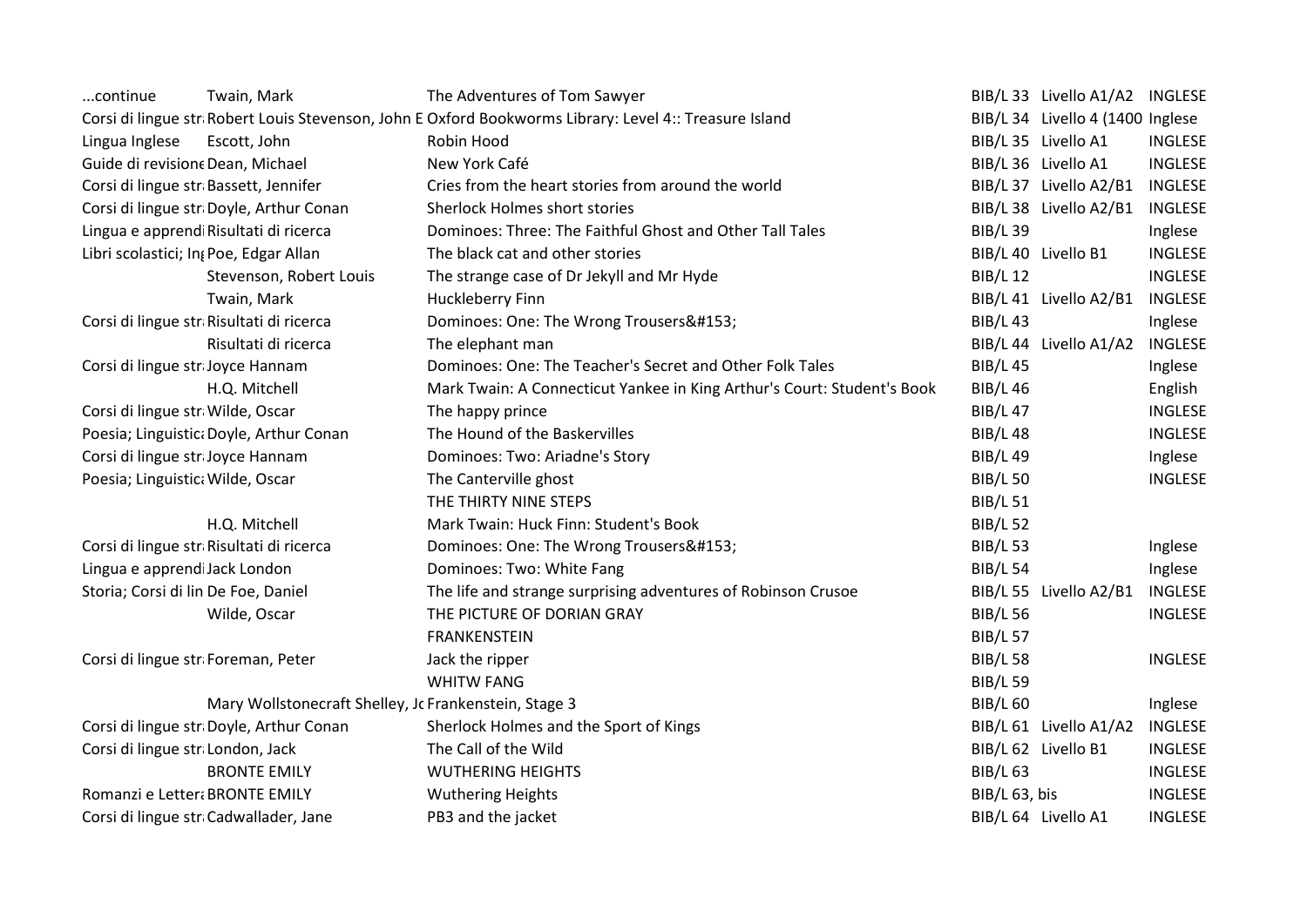| Lingua e apprendi Jules Verne       |                                                                                  | Dominoes: Starter: Journey to the Centre of the Earth                                                     | <b>BIB/L 65</b> |                         | Inglese        |
|-------------------------------------|----------------------------------------------------------------------------------|-----------------------------------------------------------------------------------------------------------|-----------------|-------------------------|----------------|
|                                     | Libri scolastici; Na Dickens, Charles                                            | Great expectations                                                                                        | <b>BIB/L 66</b> |                         | <b>INGLESE</b> |
|                                     | Libri scolastici; Na Dickens, Charles                                            | Great expectations                                                                                        | BIB/L 66, bis   |                         | <b>INGLESE</b> |
|                                     | Foreign language Hardy-Gould, Janet                                              | Henry 8. and his Six Wives                                                                                |                 | BIB/L 67 Livello A2/B1  | <b>INGLESE</b> |
| Linguistica; Corsi Vicary, Tim      |                                                                                  | Mutiny on the Bounty                                                                                      | <b>BIB/L 68</b> |                         | <b>INGLESE</b> |
| Linguistica; Corsi Vicary, Tim      |                                                                                  | Mutiny on the Bounty                                                                                      |                 | BIB/L 68, Livello A1/A2 | <b>INGLESE</b> |
|                                     | Corsi di lingue str Burnett, Frances Hodgson                                     | Little lord Fauntleroy                                                                                    |                 | BIB/L 69 Livello A2/A1  | <b>INGLESE</b> |
|                                     | Corsi di lingue straDickens, Charles                                             | <b>Oliver Twist</b>                                                                                       | <b>BIB/L70</b>  |                         | <b>INGLESE</b> |
| Corsi di lingue str Hardy, Thomas   |                                                                                  | Far from the madding crowd                                                                                | <b>BIB/L71</b>  |                         | <b>INGLESE</b> |
| Corsi di lingue str Brontë, Emily   |                                                                                  | <b>Wuthering Heights</b>                                                                                  | <b>BIB/L72</b>  |                         | <b>INGLESE</b> |
| Corsi di lingue str Stewart, Mary   |                                                                                  | This rough magic                                                                                          | <b>BIB/L73</b>  |                         | <b>INGLESE</b> |
|                                     |                                                                                  | Corsi di lingue straCharles Dickens, Ralph Mowat Oxford Bookworms Library: Level 4:: A Tale of Two Cities | <b>BIB/L 74</b> |                         | Inglese        |
|                                     | Fumetti & Graphi Stevenson, Robert Louis                                         | Jekyll and Hyde                                                                                           | <b>BIB/L75</b>  |                         | <b>INGLESE</b> |
|                                     | Dann, Colin                                                                      | Farewell to the Wood                                                                                      | <b>BIB/L76</b>  |                         | <b>INGLESE</b> |
| Ragazzi                             | Lewis Carroll                                                                    | Alice's adventures in wonderland. Con audiocassetta (Classici inglesi)                                    |                 | BIB/L 77 Livello B1     | Italiano       |
| Inglese                             | powered by Icedata srl                                                           | Think english reader. The moonstone. Livello 2. Con CD Audio                                              | <b>BIB/L78</b>  |                         | Inglese        |
| letterature strani Stoker, Bram     |                                                                                  | Dracula                                                                                                   | <b>BIB/L79</b>  |                         | <b>INGLESE</b> |
|                                     | Dumas, Alexandre                                                                 | The man in the iron mask                                                                                  | <b>BIB/L 80</b> |                         | <b>INGLESE</b> |
|                                     | Classici; Corsi di li Brontë, Charlotte                                          | Jane Eyre                                                                                                 | <b>BIB/L 81</b> |                         | <b>INGLESE</b> |
|                                     | Storia della letter Jerome, Jerome K.                                            | Three men in a boat                                                                                       | <b>BIB/L 82</b> |                         | <b>INGLESE</b> |
|                                     | Corsi di lingue str Kipling, Rudyard                                             | Kim                                                                                                       | <b>BIB/L 83</b> |                         | <b>INGLESE</b> |
| Corsi di lingue str Woolf, Virginia |                                                                                  | Mrs Dalloway                                                                                              | <b>BIB/L 84</b> |                         | <b>INGLESE</b> |
| Corsi di lingue stra Nina Prentice  |                                                                                  | Dominoes: Two: Saladin                                                                                    | <b>BIB/L 85</b> |                         | Inglese        |
|                                     | Foreign language Geoffrey Chaucer                                                | Dominoes One Five Canterbury Tales - Geoffrey Chaucer [KSIÄ & #132; & BIB/L 86                            |                 |                         |                |
|                                     | Corsi di lingue str Jennifer (RTL) Bassett                                       | Oxford Bookworms Library: Level 3:: Playing with Fire: Stories from the Pacific BIB/L 87 Livello B1       |                 |                         | Inglese        |
| Corsi di lingue str West, Clare     |                                                                                  | Dancing with strangers stories from Africa                                                                |                 | BIB/L 88 Livello B1     | <b>INGLESE</b> |
|                                     | Corsi di lingue stri Charles Dickens                                             | Dominoes: Three: Hard Times                                                                               | <b>BIB/L 89</b> |                         | Inglese        |
|                                     | Lingua e apprendi Risultati di ricerca, Linda Huizer Dominoes: Three: Revolution |                                                                                                           | <b>BIB/L 90</b> |                         | Inglese        |
|                                     | Linguistica; Storia Hawkins, Anthony Hope                                        | The prisoner of Zenda                                                                                     |                 | BIB/L 91 Livello B1     | <b>INGLESE</b> |
| Libri scolastici; Na Daniel Defoe   |                                                                                  | The life and adventures of Robinson Crusoe. Con CD Audio                                                  | <b>BIB/L 92</b> |                         | Italiano       |
| Libri scolastici; Na Picking, John  |                                                                                  | Looking for mandy                                                                                         | <b>BIB/L 93</b> |                         | <b>INGLESE</b> |
|                                     | Collis, Len                                                                      | Rupert and the chocolate buttons gang                                                                     | <b>BIB/L 96</b> |                         | <b>INGLESE</b> |
|                                     | Baum, Frank                                                                      | The Wizard of OZ                                                                                          | <b>BIB/L 95</b> |                         | <b>INGLESE</b> |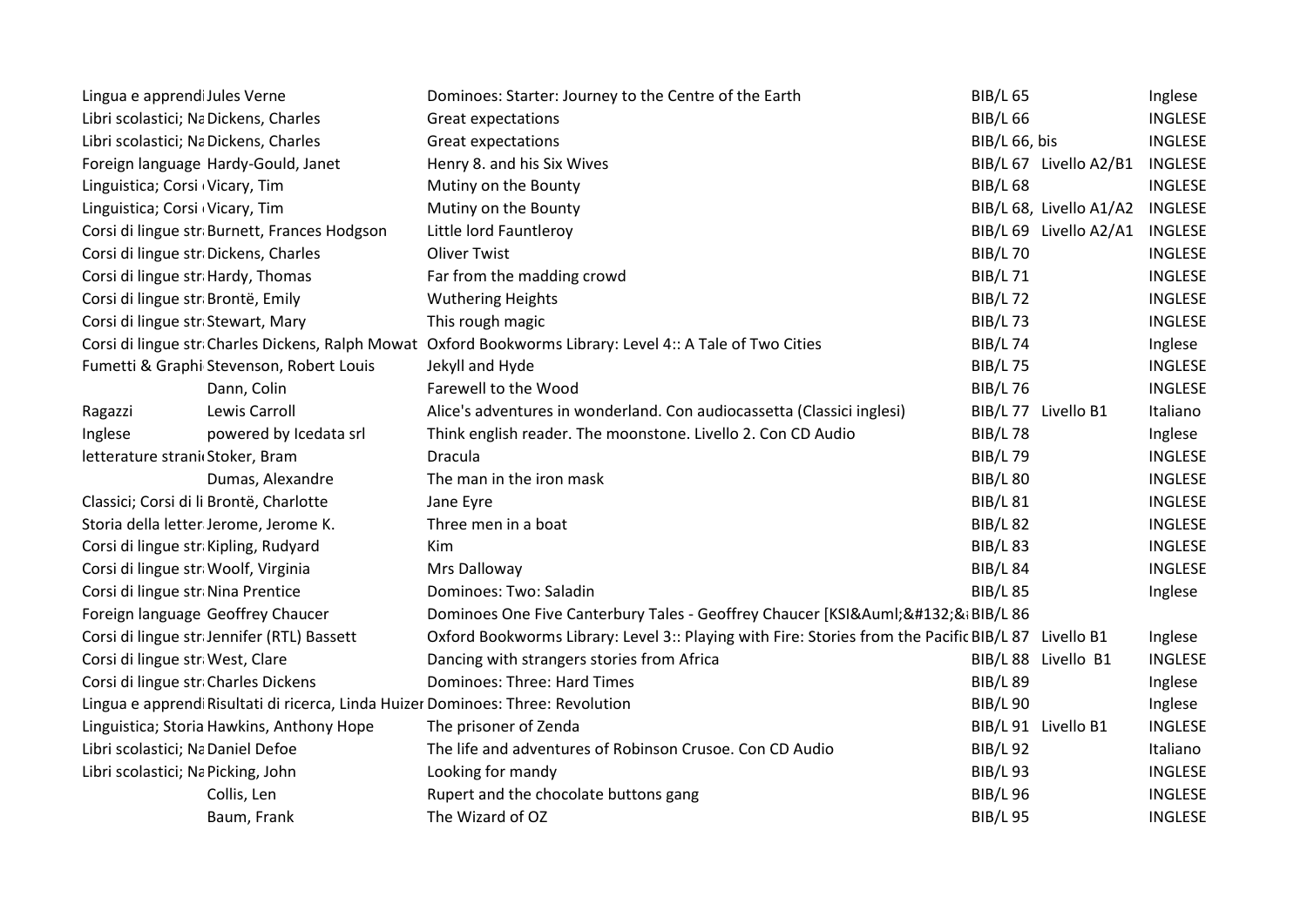|                                    | Rabley, Stephen                                                | The Fireboy                                                             | <b>BIB/L 94</b>                   | <b>INGLESE</b> |
|------------------------------------|----------------------------------------------------------------|-------------------------------------------------------------------------|-----------------------------------|----------------|
|                                    | H.Q. Mitchell                                                  | Lisa visits Loch Ness                                                   | <b>BIB/L 107</b>                  | <b>INGLESE</b> |
|                                    | Narrativa contem Risultati di ricerca                          | Imperium                                                                | <b>BIB/L 98</b>                   | Inglese        |
|                                    | Risultati di ricerca, William We: The Island of the Day Before |                                                                         | <b>BIB/L 99</b>                   | Inglese        |
|                                    | Teologia e filosofi Risultati di ricerca                       | Take the Plunge: Living Baptism and Confirmation                        | BIB/L 100                         |                |
|                                    | Risultati di ricerca                                           | The Last Battle (The Chronicles of Narnia)                              | <b>BIB/L 101</b>                  | Inglese        |
|                                    | Letteratura e nari Risultati di ricerca                        | Shadow                                                                  | <b>BIB/L 102</b>                  | Inglese        |
|                                    | Risultati di ricerca                                           | <b>Gift of Wings</b>                                                    |                                   | Inglese        |
|                                    | Agatha Christie                                                | Le Crime de l'Orient-Express                                            | BIB/L 104                         | Francese       |
| Letteratura teatra Agatha Christie |                                                                | The Mousetrap and Other Plays                                           | <b>BIB/L 105</b>                  | Inglese        |
|                                    | H.Q. Mitchell                                                  | Mark Twain: A Connecticut Yankee in King Arthur's Court: Student's Book | <b>BIB/L 46, Bis</b>              | English        |
|                                    | H.Q. Mitchell                                                  | Jules Verne: 20, 000 Leagues Under the Sea: Student's Book              | BIB/L 13, Bis                     | English        |
|                                    | H.Q. Mitchell                                                  | Mark Twain: Huck Finn: Student's Book                                   | BIB/L 52, bis                     |                |
|                                    | Risultati di ricerca                                           | The elephant man                                                        | BIB/L 44, Livello A1/A2           | <b>INGLESE</b> |
|                                    | <b>NA</b>                                                      | Midsummer Nights Dreama - Tp 5 - Book                                   | <b>BIB/L 106</b>                  |                |
|                                    | <b>NA</b>                                                      | Midsummer Nights Dreama - Tp 5 - Book                                   | BIB/L 106, bis                    |                |
|                                    | Murray, William                                                | Sam to the rescue                                                       | BIB/L 151                         | <b>INGLESE</b> |
|                                    | VV AA.                                                         | AROUND THE WORLD IN 80 DAYS READER                                      | <b>BIB/L 108</b>                  | English        |
|                                    | <b>NA</b>                                                      | Treasure Island - Tp 3 - Book W/Glossary                                | BIB/L 34, bis                     |                |
|                                    | Corsi di lingue stri Jane Cadwallader                          | Uncle Jack and the emperor penguins. Con CD Audio. Per la Scuola media  | BIB/L 109 Livello A1.1            | Inglese        |
|                                    | Corsi di lingue straCadwallader, Jane                          | Uncle Jack and the Bakonzi tree                                         | BIB/L 110 Livello A1.1            | <b>INGLESE</b> |
|                                    | H.Q. Mitchell                                                  | Lisa in New York: Student's Book                                        | <b>BIB/L 111</b>                  | Inglese        |
|                                    | H.Q. Mitchell                                                  | Lisa in New York: Student's Book                                        | <b>BIB/L 111, bis</b>             | Inglese        |
|                                    | Corsi di lingue straShakespeare, William                       | Macbeth                                                                 | bib/l 112                         | <b>INGLESE</b> |
| Corsi di lingue str Wilde, Oscar   |                                                                | The picture of Dorian Gray                                              | <b>BIB/L 113</b>                  | <b>INGLESE</b> |
|                                    |                                                                | Town Mouse an Country Mouse                                             | <b>BIB/L 150,bis</b>              | <b>INGLESE</b> |
|                                    |                                                                | The Elves and the Shoemaker                                             | <b>BIB/L 149</b>                  | <b>INGLESE</b> |
| Assistenza e servi Baxter, Alison  |                                                                | The USA                                                                 | BIB/L 116 Livello 3 (1000 INGLESE |                |
|                                    | Wilde, Oscar                                                   | Happy Princethe - Cs 1 - Book                                           | <b>BIB/L 118</b>                  | <b>INGLESE</b> |
| Francese                           | Risultati di ricerca                                           | Lisa goes to London. Con CD Audio. Per le Scuole superiori              | <b>BIB/L 117</b>                  | Francese       |
|                                    | Rowling, J. K.                                                 | Harry Potter and the prisoner of the Azkaban                            | BIB/L 119                         | <b>INGLESE</b> |
| Fantasy; Inglese                   | Rowling, J. K.                                                 | Harry Potter and the Philosopher's Stone                                | <b>BIB/L 120</b>                  | <b>INGLESE</b> |
|                                    | Rowling, J. K.                                                 | Harry Potter and the Goblet of fire                                     | <b>BIB/L 122</b>                  | <b>INGLESE</b> |
|                                    |                                                                |                                                                         |                                   |                |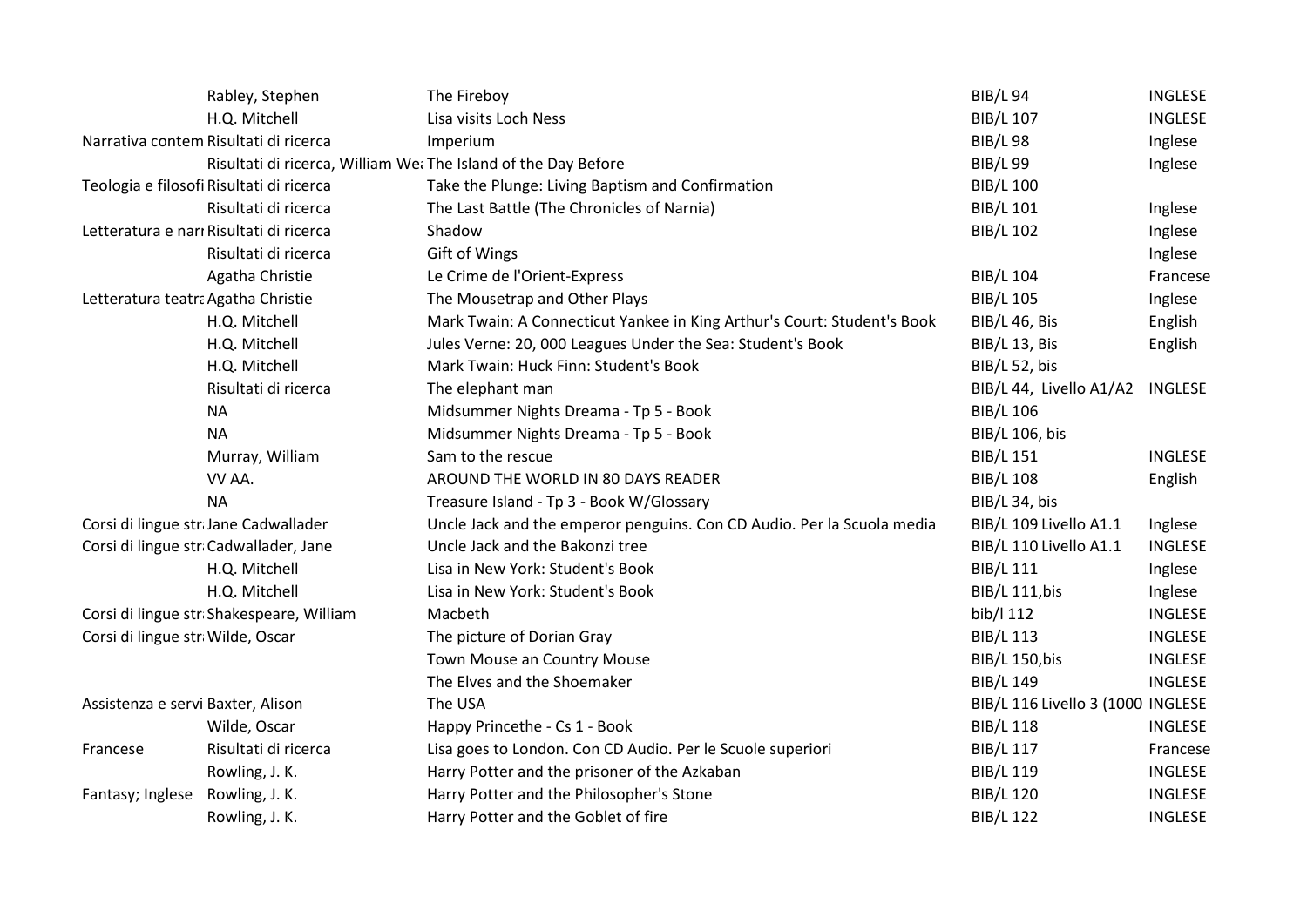|          | Rowling, J. K.                                                             | Harry Potter and the chamber of secrets                                          | <b>BIB/L 121</b>       | <b>INGLESE</b> |
|----------|----------------------------------------------------------------------------|----------------------------------------------------------------------------------|------------------------|----------------|
|          | Jack London                                                                | <b>WHITE FANG - CR 2</b>                                                         | BIB/L 59, bis          | <b>INGLESE</b> |
| Thriller | Jennifer Milton                                                            | Dangerous fashion. Con espansione online                                         | BIB/L 123 Livello A2   | Inglese        |
|          | <b>NA</b>                                                                  | CANTERVILLE GHOST (PRE-INTERMEDIATE) LIBRO                                       | BIB/L 124 Livello 3    |                |
|          | Corsi di lingue stri Cadwallader, Jane                                     | Harry and the sport's competition                                                | BIB/L 126 Livello A2   | <b>INGLESE</b> |
|          | Corsi di lingue stri Cadwallader, Jane                                     | Harry and the crown                                                              | BIB/L 125 Livello A2   | <b>INGLESE</b> |
|          | Corsi di lingue stra Cadwallader, Jane                                     | The Canterville Ghost                                                            | BIB/L 127 Livello A1.1 | <b>INGLESE</b> |
|          | Lewis Jones                                                                | Japanese Red                                                                     | BIB/L 128 Livello 2    | Inglese        |
|          | Antologie; Corsi dTwain, Mark                                              | The prince and the pauper                                                        | <b>BIB/L 129</b>       | <b>INGLESE</b> |
|          | Corsi di lingue str. Clemen, Gina D. B.                                    | Miami police file the O'Nell case                                                | BIB/L 130 Livello A2   | <b>INGLESE</b> |
|          | Corsi di lingue str Twain, Mark                                            | The adventures of Tom Sawyer                                                     | BIB/L 131 Livello A2   | <b>INGLESE</b> |
|          | Corsi di lingue straStevenson, Robert Louis                                | The bottle imp                                                                   | BIB/L 177 Livello A2   | <b>INGLESE</b> |
|          |                                                                            | letteratura per ra [Illustratore] Peranzoni, Giulio; The adventures of Pinocchio | BIB/L 132 Livello 1    | <b>INGLESE</b> |
|          | letteratura per ra Salmaso, Valentina; Ballarin, Ga Little Red Riding Hood |                                                                                  | BIB/L 133 Livello 1    | INGLESE -      |
|          | Carroll, Lewis                                                             | Alece in Wonderland                                                              | <b>BIB/L 148</b>       | <b>INGLESE</b> |
|          |                                                                            | Puss in Boots                                                                    | <b>BIB/L 147</b>       | <b>INGLESE</b> |
|          | Bradbury, Lynne                                                            | The Emperor's New Clothes                                                        | <b>BIB/L 145</b>       | <b>INGLESE</b> |
|          | Harker, Lesley                                                             | <b>Wishing Moon</b>                                                              | <b>BIB/L 143</b>       | <b>INGLESE</b> |
|          |                                                                            | Peter and the Wolf                                                               | <b>BIB/L 142</b>       | <b>INGLESE</b> |
|          |                                                                            | Sly Fox and Red Hen                                                              | <b>BIB/L 140</b>       | <b>INGLESE</b> |
|          |                                                                            | Town mouse and the country mouse                                                 | <b>BIB/L 141</b>       | <b>INGLESE</b> |
|          |                                                                            | Winnie the Pooh and the blustery day                                             | <b>BIB/L 139</b>       | <b>INGLESE</b> |
|          |                                                                            | <b>Bouncy Tigger</b>                                                             | <b>BIB/L 138</b>       | <b>INGLESE</b> |
|          |                                                                            | Disney's Dinosaur                                                                | <b>BIB/L 137</b>       | <b>INGLESE</b> |
|          |                                                                            | Bambi                                                                            | <b>BIB/L 136</b>       | <b>INGLESE</b> |
|          |                                                                            | Bambi                                                                            | <b>BIB/L 135</b>       | <b>INGLESE</b> |
|          |                                                                            | <b>Nursery Rhymes</b>                                                            |                        | <b>INGLESE</b> |
|          |                                                                            | Little red riding hood                                                           | <b>BIB/L 115</b>       |                |
|          |                                                                            | <b>Sleeping Beauty</b>                                                           | <b>BIB/L 114</b>       |                |
|          | McCullagh, Sheila                                                          | <b>Hickory Mouse</b>                                                             | <b>BIB/L 146</b>       | <b>INGLESE</b> |
|          |                                                                            | Town Mouse an Country Mouse                                                      | <b>BIB/L 150</b>       | <b>INGLESE</b> |
|          | Collodi, Carlo                                                             | Pinocchio                                                                        | <b>BIB/L 144</b>       | <b>INGLESE</b> |
|          | Wilde, Oscar                                                               | The selfish giant                                                                | <b>BIB/L 152</b>       | <b>INGLESE</b> |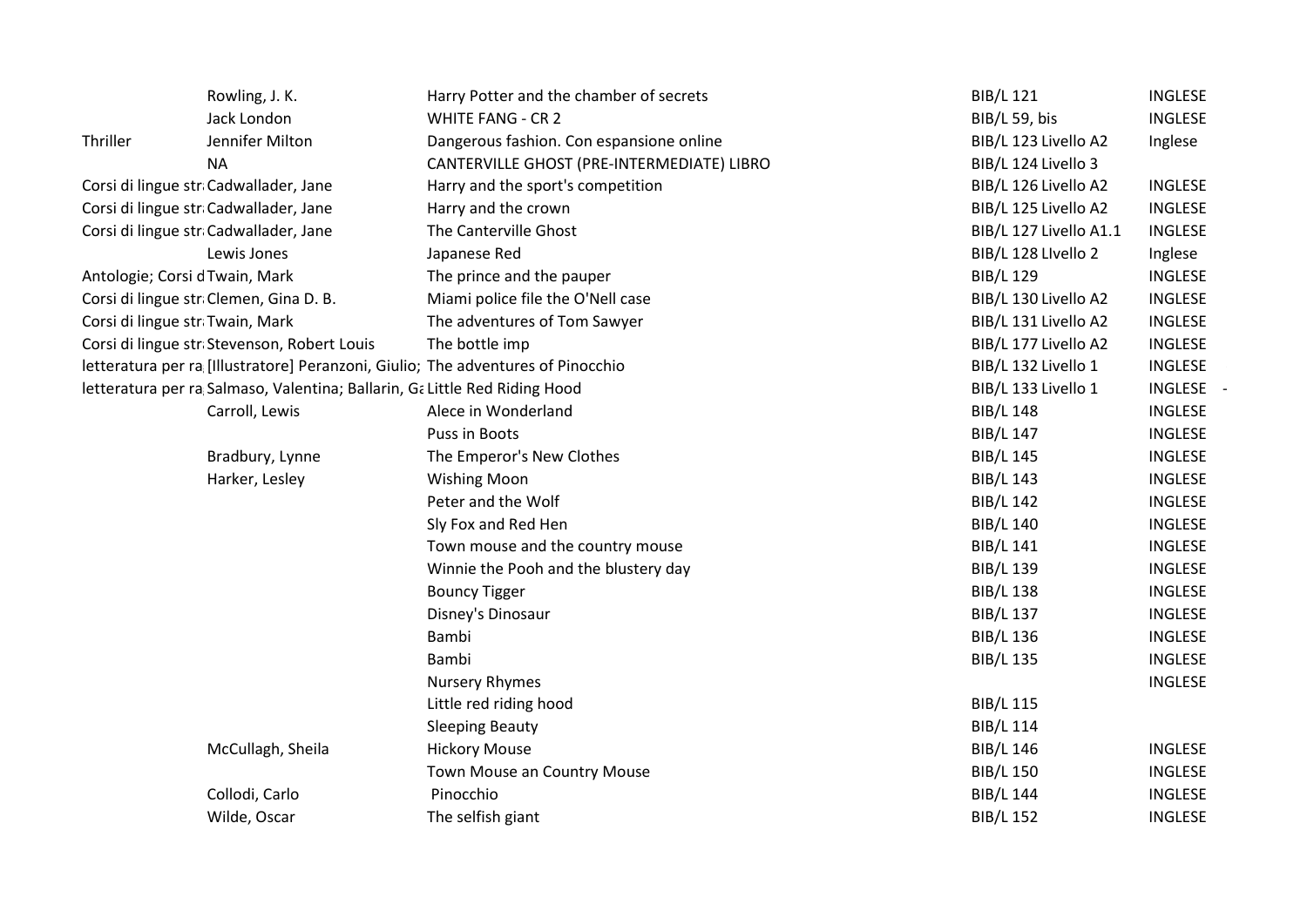|                                  | Verne, Jules                              | 20.000 Leghe sotto i mari           | BIB/L 97 Illustrazioni di Iltaliano-Ing |                |
|----------------------------------|-------------------------------------------|-------------------------------------|-----------------------------------------|----------------|
|                                  | Perrault, Charles                         | Puss in boots                       | <b>BIB/L 155</b>                        | <b>INGLESE</b> |
|                                  | Perrault, Charles                         | Puss in boots                       | BIB/L 155, bis                          | <b>INGLESE</b> |
|                                  | Perrault, Charles                         | Puss in boots                       | BIB/L 155, ter                          | <b>INGLESE</b> |
|                                  | Andersen, Hans Christian                  | The Emperor's Nightingale           | BIB/L 156                               | <b>INGLESE</b> |
|                                  | Andersen, Hans Christian                  | The Emperor's Nightingale           | BIB/L 156, bis                          | <b>INGLESE</b> |
|                                  | The Brothers Grimm                        | <b>Sleeping Beauty</b>              | <b>BIB/L 153</b>                        | <b>INGLESE</b> |
|                                  | Andersen, Hans Christian                  | The Tin Soldier                     | <b>BIB/L 157</b>                        | <b>INGLESE</b> |
|                                  | H.Q. Mitchell                             | Jingle's Christmas adventure        | <b>BIB/L 154</b>                        | <b>INGLESE</b> |
|                                  | The Brothers Grimm                        | Rumpelstiltskin                     | <b>BIB/L 158</b>                        | <b>INGLESE</b> |
|                                  | Arabian tale                              | Ali Baba & the 40 Thieves           | <b>BIB/L 159</b>                        | <b>INGLESE</b> |
|                                  | Arabian tale                              | Ale Baba & the 40 Thieves           | BIB/L 159, bis                          | <b>INGLESE</b> |
| Barrie, James M.                 |                                           | Peter Pan                           | <b>BIB/L 160</b>                        | <b>INGLESE</b> |
|                                  | H.Q. Mitchell                             | The Short-necked Giraffe            | <b>BIB/L 161</b>                        | <b>INGLESE</b> |
|                                  | Kipling, Rudyard                          | Mowgli                              | <b>BIB/L 162</b>                        | <b>INGLESE</b> |
|                                  | Twain, Mark                               | Tom Sawyer                          | BIB/L 163, ter                          | <b>INGLESE</b> |
|                                  | Twain, Mark                               | Tom Sawyer                          | BIB/L 163, bis                          | <b>INGLESE</b> |
|                                  | Twain, Mark                               | Tom Sawyer                          | BIB/L 163                               | <b>INGLESE</b> |
|                                  | H.Q. Mitchell                             | Robin Hood                          | BIB/L 165                               | <b>INGLESE</b> |
|                                  | Swift, Jonathan                           | Gullver in Lilliput                 | <b>BIB/L 164</b>                        | <b>INGLESE</b> |
|                                  | Swift, Jonathan                           | Gullver in Lilliput                 | BIB/L 164, bis                          | <b>INGLESE</b> |
| Narrativa ragazzi Wilde, Oscar   |                                           | The Canterville Ghost               | BIB/L 166 Livello B1.2                  | <b>INGLESE</b> |
| Corsi di lingue str London, Jack |                                           | The Call of the Wild                | BIB/L 62, Livello B1                    | <b>INGLESE</b> |
| Linguistica; Corsi Vicary, Tim   |                                           | Mutiny on the Bounty                | BIB/L 68 Livello A1/A2                  | <b>INGLESE</b> |
| Narrativa ragazzi Wilde, Oscar   |                                           | The selfish Giant/ The happy Prince | BIB/L 167 Livello A1.1                  | <b>INGLESE</b> |
|                                  | Narrativa ragazzi Simpson, Maureen        | In search of a Missing friend       | BIB/L 168 Livello A1                    | <b>INGLESE</b> |
|                                  | Narrativa ragazzi Cadwallader, Jane       | PB3 and the Vegetables              | BIB/L 169 Livello A1                    | <b>INGLESE</b> |
|                                  | Narrativa ragazzi Stevenson, Robert Louis | <b>Treasure Island</b>              | BIB/L 170 Livello B1                    | <b>INGLESE</b> |
| Narrativa                        | Doyle, Arthur Conan                       | <b>Classic Detective Stories</b>    | BIB/L 171 Livello B1.2                  | <b>INGLESE</b> |
| narratviva                       | Kipling, Rudyard                          | The jungle book                     | BIB/L 172 Livello A1                    | <b>INGLESE</b> |
| Narrativa                        | Sewell, Anna                              | <b>Black Beauty</b>                 | BIB/L 173 Livello A1                    | <b>INGLESE</b> |
| Narrativa                        | Baum, L. Frank                            | The Wonderful Wizard of Oz          | BIB/L 174 Livello A1                    | <b>INGLESE</b> |
| Narrativa                        | Reinhart, Kelly                           | The true story of Pocahontas        | BIB/L 175 Livello 1                     | <b>INGLESE</b> |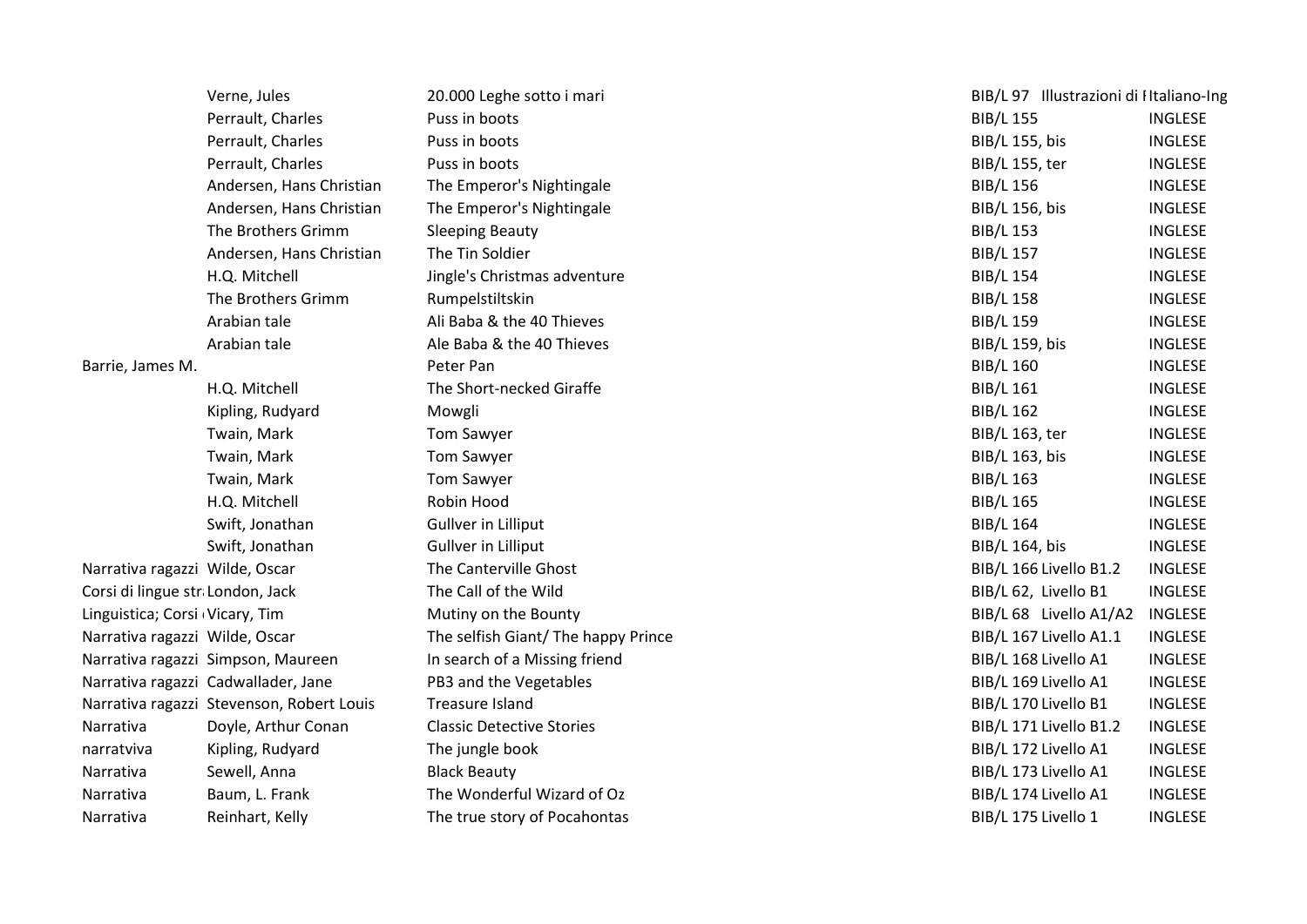| Wilde, Oscar<br>Narrativa                   | The Canterville Ghost                 | BIB/L 176 Livello 5      | <b>INGLESE</b> |
|---------------------------------------------|---------------------------------------|--------------------------|----------------|
| Corsi di lingue str Stevenson, Robert Louis | The bottle imp                        | BIB/L 177 Livello A2     | <b>INGLESE</b> |
| Arnold, Tedd<br>Narrativa                   | There's a Fly Guy in my soup          | <b>BIB/L 178</b>         | <b>INGLESE</b> |
| Arnold, Tedd<br>Narrativa                   | Hi! Fly Guy, 6 easy- to- read stories | <b>BIB/L 179</b>         | <b>INGLESE</b> |
| Narrativa<br>Baum, L. Frank                 | The Wizard of Oz                      | BIB/L 180 Livello 2      | <b>INGLESE</b> |
| Narrativa<br>Wilde, Oscar                   | The Canterville Ghost                 | BIB/L 181 Livello 3      | <b>INGLESE</b> |
| Arnold, Tedd<br>Narrativa                   | Fly Guy meets fly girl!               | <b>BIB/L 182</b>         | <b>INGLESE</b> |
| Narrativa<br>Arnold, Tedd                   | I spy Fly Guy!                        | <b>BIB/L 183</b>         | <b>INGLESE</b> |
| Arnold, Tedd<br>Narrativa                   | Ride Fly Guy ride!                    | <b>BIB/L 184</b>         | <b>INGLESE</b> |
| Arnold, Tedd<br>Narrativa                   | Fly Guy vs. the Flyswatter!           | <b>BIB/L 185</b>         | <b>INGLESE</b> |
| Narrativa<br>Arnold, Tedd                   | Buzz Boy and Fly Guy                  | <b>BIB/L 186</b>         | <b>INGLESE</b> |
| Narrativa<br>Pomerantz, Charlotte           | The Outside Dog                       | <b>BIB/L 187</b>         | <b>INGLESE</b> |
| Letture graduate Mackinnon, Mairi           | Pirate Pat                            | <b>BIB/L 188 Book 1</b>  | Inglese        |
| Letture graduate Milbourne, Anna            | Double Trouble                        | <b>BIB/L 189 Book 1</b>  | Inglese        |
| Letture graduate Mackinnon, Mairi           | The Dressing-up Box                   | <b>BIB/L 190 Book 1</b>  | Inglese        |
| Letture graduate Punter, Russell            | Captain Mac                           | BIB/L 191 Book 1         | Inglese        |
| Letture graduate Mackinnon, Mairi           | A bus for Miss MOss                   | <b>BIB/L 192 Book 3</b>  | Inglese        |
| Letture graduate Punter, Russell            | The Perfect Pet                       | <b>BIB/L 193 Book 3</b>  | Inglese        |
| Letture graduate Mackinnon, Mairi           | Dog Diary                             | <b>BIB/L 194 Book 4</b>  | Inglese        |
| Letture graduate Punter, Russell            | Bad dack Fox                          | <b>BIB/L 195 Book 4</b>  | Inglese        |
| Letture graduate Sims, Lesley               | <b>Grizzly Bear Rock</b>              | <b>BIB/L 196 Book 5</b>  | Inglese        |
| Letture graduate Sims, Lesley               | The Magic Ring                        | <b>BIB/L 197 Book 5</b>  | Inglese        |
| Letture graduate Mackinnon, Mairi           | The Queen Makes a Scene               | <b>BIB/L 198 Book 6</b>  | Inglese        |
| Letture graduate Punter, Russell            | A Fright in the Night                 | BIB/L 199 Book 6         | Inglese        |
| Letture graduate Mackinnon, Mairi           | Stop that Cow!                        | <b>BIB/L 200 Book 7</b>  | Inglese        |
| Letture graduate Mason, Conrad              | The Deep Dark Woods                   | <b>BIB/L 201 Book 7</b>  | Inglese        |
| Letture graduate Sims, Lesley               | Moon Zoom                             | <b>BIB/L 202 Book 8</b>  | Inglese        |
| Letture graduate Mackinnon, Mairi           | Run, Rabbit, Run!                     | BIB/L 203 Book 9         | Inglese        |
| Letture graduate Mackinnon, Mairi           | Late Night at the Zoo                 | <b>BIB/L 204 Book 10</b> | Inglese        |
| Letture graduate Mackinnon, Mairi           | Wild School                           | BIB/L 205 Book 11        | Inglese        |
| Letture graduate Mackinnon, Mairi           | The Circus under the Sea              | BIB/L 206 Book 12        | Inglese        |
| Letture graduate Mackinnon, Mairi           | The Monster Diner                     | BIB/L 207 Book 13        | Inglese        |
| Letture graduate Sims, Lesley               | Knight Fight                          | BIB/L 208 Book 14        | Inglese        |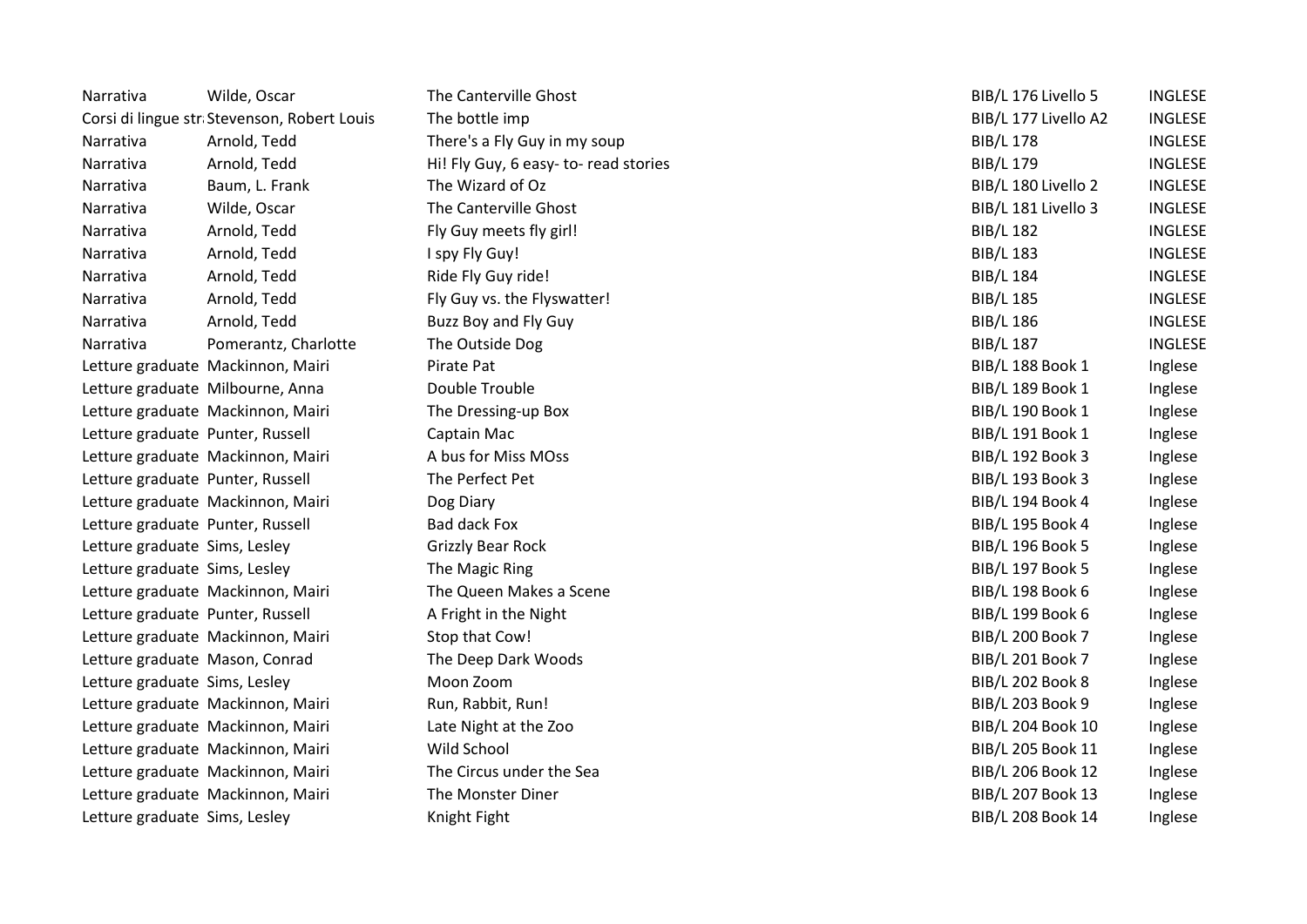| Letture graduate Frith, Alex<br>The Greedy Dog<br>Letture graduate Benton, Lynne<br>The Rabbit's Tale<br>Anansi and the Bag of Wisdom<br>Letture Graduate Sims, Lesley<br>Letture graduate Sims, Lesley<br>The Three Wishes<br>Old Mac Donald had a farm<br>Letture graduate Kelly, Alison<br>Letture graduate Daynes, Katie<br>The Ant and the Grasshopper<br>The Fox and the Stork<br>Letture graduate Mackinnon, Mairi<br>The Fox and the Crow<br>Letture graduate Mackinnon, Mairi<br>The Sun and the Wind<br>Letture graduate Mackinnon, Mairi<br>Letture graduate Frich, Alex<br>King Midas and the Gold | BIB/L 209 Book 15        | Inglese        |
|----------------------------------------------------------------------------------------------------------------------------------------------------------------------------------------------------------------------------------------------------------------------------------------------------------------------------------------------------------------------------------------------------------------------------------------------------------------------------------------------------------------------------------------------------------------------------------------------------------------|--------------------------|----------------|
|                                                                                                                                                                                                                                                                                                                                                                                                                                                                                                                                                                                                                | <b>BIB/L 210 Level 1</b> | Inglese        |
|                                                                                                                                                                                                                                                                                                                                                                                                                                                                                                                                                                                                                | <b>BIB/L 211 Level 1</b> | Inglese        |
|                                                                                                                                                                                                                                                                                                                                                                                                                                                                                                                                                                                                                | <b>BIB/L 212 Level 1</b> | Inglese        |
|                                                                                                                                                                                                                                                                                                                                                                                                                                                                                                                                                                                                                | <b>BIB/L 213 Level 1</b> | Inglese        |
|                                                                                                                                                                                                                                                                                                                                                                                                                                                                                                                                                                                                                | BIB/L 214 Level 1        | Inglese        |
|                                                                                                                                                                                                                                                                                                                                                                                                                                                                                                                                                                                                                | <b>BIB/L 215 Level 1</b> | Inglese        |
|                                                                                                                                                                                                                                                                                                                                                                                                                                                                                                                                                                                                                | <b>BIB/L 216 Level 1</b> | Inglese        |
|                                                                                                                                                                                                                                                                                                                                                                                                                                                                                                                                                                                                                | <b>BIB/L 217 Level 1</b> | Inglese        |
|                                                                                                                                                                                                                                                                                                                                                                                                                                                                                                                                                                                                                | <b>BIB/L 218 Level 1</b> | Inglese        |
|                                                                                                                                                                                                                                                                                                                                                                                                                                                                                                                                                                                                                | <b>BIB/L 219 Level 1</b> | Inglese        |
| Letture graduate Mackinnon, Mairi<br>The Lion and the Mouse                                                                                                                                                                                                                                                                                                                                                                                                                                                                                                                                                    | <b>BIB/L 220 Level 1</b> | Inglese        |
| The Wish Fish<br>Letture graduate Sims, Lesley                                                                                                                                                                                                                                                                                                                                                                                                                                                                                                                                                                 | <b>BIB/L 221 Level 1</b> | Inglese        |
| Letture graduate Punter, Russell<br>Doctor Foster went to Gloucester                                                                                                                                                                                                                                                                                                                                                                                                                                                                                                                                           | <b>BIB/L 222 Level 2</b> | Inglese        |
| Letture graduate Dickins, Rosic<br>The Magic Melon                                                                                                                                                                                                                                                                                                                                                                                                                                                                                                                                                             | <b>BIB/L 223 Level 2</b> | Inglese        |
| Letture graduate Bowman, Lucy<br>How Bear Lost his Tail                                                                                                                                                                                                                                                                                                                                                                                                                                                                                                                                                        | <b>BIB/L 224 Level 2</b> | Inglese        |
| Little Miss Muffet<br>Letture graduate Punter, Russell                                                                                                                                                                                                                                                                                                                                                                                                                                                                                                                                                         | BIB/L 225 Level 2        | Inglese        |
| Old Mother Hubbard<br>Letture graduate Punter, Russell                                                                                                                                                                                                                                                                                                                                                                                                                                                                                                                                                         | <b>BIB/L 226 Level 2</b> | Inglese        |
| Letture graduate Punter, Russell<br>One, Two, Buckle My Shoe                                                                                                                                                                                                                                                                                                                                                                                                                                                                                                                                                   | <b>BIB/L 227 Level 2</b> | Inglese        |
| Letture graduate Davies, Kate<br>The Daydreamer                                                                                                                                                                                                                                                                                                                                                                                                                                                                                                                                                                | <b>BIB/L 228 Level 2</b> | Inglese        |
| Letture graduate Punter, Russell<br>There Was A Crooked Man                                                                                                                                                                                                                                                                                                                                                                                                                                                                                                                                                    | <b>BIB/L 229 Level 2</b> | Inglese        |
| Letture graduate LLoyd Jones, Rob<br>The Tortoise and the Eagle                                                                                                                                                                                                                                                                                                                                                                                                                                                                                                                                                | <b>BIB/L 230 Level 2</b> | Inglese        |
| Letture graduate Sims, Lesley<br>King Donkey Ears                                                                                                                                                                                                                                                                                                                                                                                                                                                                                                                                                              | <b>BIB/L 231 Level 2</b> | <b>INGLESE</b> |
| Letture graduate Davidson, Susanna<br>Clever rabbit and the wolves                                                                                                                                                                                                                                                                                                                                                                                                                                                                                                                                             | BIB/L 232 Level 2        | <b>INGLESE</b> |
| The old woman who lived in a shoe<br>Letture graduate Punter, Russell                                                                                                                                                                                                                                                                                                                                                                                                                                                                                                                                          | <b>BIB/L 233 Level 2</b> | <b>INGLESE</b> |
| Letture graduate Sims, Lesley<br>How elephants lost their wings                                                                                                                                                                                                                                                                                                                                                                                                                                                                                                                                                | BIB/L 234 Level 2        | <b>INGLESE</b> |
| Letture graduate Dickins, Rosie<br>The genie in the bottle                                                                                                                                                                                                                                                                                                                                                                                                                                                                                                                                                     | <b>BIB/L 235 Level 2</b> | <b>INGLESE</b> |
| Letture graduate Sims, Lesley<br>The dragon and the Phoenix a folktale from China                                                                                                                                                                                                                                                                                                                                                                                                                                                                                                                              | <b>BIB/L 236 Level 2</b> | <b>INGLESE</b> |
| Clever rabbit and the lion<br>Letture graduate Davidson, Susanna                                                                                                                                                                                                                                                                                                                                                                                                                                                                                                                                               | <b>BIB/L 237 Level 2</b> | <b>INGLESE</b> |
| Letture graduate Mackinnon, Mairi<br>The King's Pudding                                                                                                                                                                                                                                                                                                                                                                                                                                                                                                                                                        | BIB/L 238 Level 3        | <b>INGLESE</b> |
| Letture graduate Aesop<br>The Goose that laid the Golden Eggs                                                                                                                                                                                                                                                                                                                                                                                                                                                                                                                                                  | BIB/L 239 Level 3        | <b>INGLESE</b> |
| Letture graduate Punter, Russell<br>Chicken Licken                                                                                                                                                                                                                                                                                                                                                                                                                                                                                                                                                             | BIB/L 240 Level 3        | <b>INGLESE</b> |
| Letture graduate Davinson, Susanna<br>The Musician of Bremen                                                                                                                                                                                                                                                                                                                                                                                                                                                                                                                                                   | <b>BIB/L 241 Level 3</b> | <b>INGLESE</b> |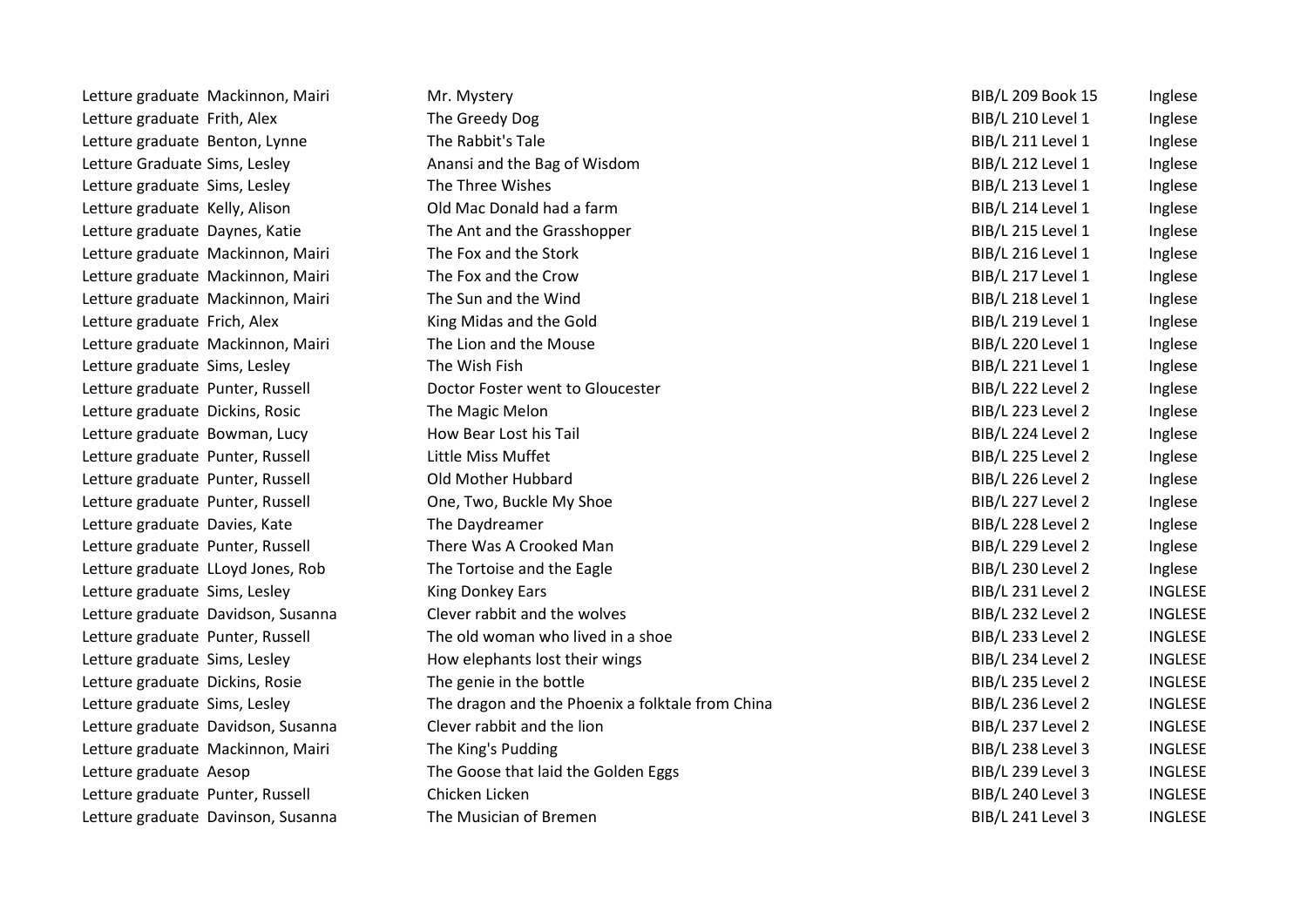Letture graduate Mackinnon. Mairi **The Boy who cried Wolf** BIB/L 243 Level 3 INGLESE Letture graduate Dickins, Rosie **The Magic Pear Tree** BIB/L 244 Level 3 INGLESE Letture graduate Punter, Russell **The Dinosaur Who Lost His Roar** School Communication and BIB/L 245 Level 3 INGLESE Letture graduate Daynes, Katie **The ENORMOUS TURNIP** Entertainment of the ENORMOUS TURNIP BIB/L 246 Level 3 INGLESE Letture graduate Davinson, Susanna The Three Little Pigs BIB/L 247 Level 3 INGLESE Letture graduate The Brothers Grimm The Magic Porridge Pot **Example 20 and Struck 248 Level 3** INGLESE Letture graduate Mackinnon, Mairi **The Gingerbread Man** BIB/L 249 Level 3 INGLESE Letture graduate Davidson, Susanna The Little Red Hen BIB/L 250 Level 3 INGLESE Letture graduate Mackinnon, Mairi **The Leopard and the Sky God** BIB/L 251 Level 3 INGLESE Letture graduate Davidson, Susanna Princess Polly and the Pony BIB/L 253 Level 4 INGLESE Letture graduate Punter, Russell Dick Whittington BIB/L 252 Level 4 INGLESE Letture graduate Lear, Edward The Owl and the Pussycat **Example 2008** and the Pussycat BIB/L 254 Level 4 INGLESE Letture graduate Davidson, Susanna Baba Yaga the Flying Witch BIB/L 255 Level 4 INGLESE Letture graduate Mackinnon. Mairi **The Hare and the Tortoise** BIB/L 256 Level 4 INGLESE racconti Ross, Mandy The Sly Fox and the Little Red Hen BIB/L 288 Infanzia Inglese Letture graduate Punter, Russell **Androcles and the Lion** BIB/L 257 Level 4 INGLESE Letture graduate Andresen, Christian The Emperor and the Nightingale **Emperor and the Nightingale** BIB/L 258 Level 4 INGLESE Letture graduate Punter, Russell The Inch Prince BIB/L 259 Level 4 INGLESE Letture graduate Grahame, Fred The Reluctant Dragon BIB/L 260 Level 4 INGLESE Letture graduate The Brothers Grimm and Little Red Riding Hood **BIB/L 261 Level 4** INGLESE Letture graduate Davidson, Susanna Goldilocks and the Three Bears **BIB/L 262 Level 4** INGLESE Letture graduate Davidson, Susanna The Town Mouse and the Country Mouse The Town BIB/L 263 Level 4 INGLESE Letture graduate Andersen, Christian The Ugly Duckling BIB/L 264 Level 4 INGLESE Letture graduate Mackinnon, Mairi **The RUNAWAY Pancake Communist Communist Communist Communist Communist Communist Communist Communist Communist Communist Communist Communist Communist Communist Communist Communist Communi** Letture graduate Mackinnon, Mairi The Golden Carpet **Example 20 and Server And Accept** BIB/L 266 Level 4 INGLESE Letture graduate Punter, Russell **The Tim Soldier According the Time Soldier** According to the Time School and Time School and Time School and Time School and Time School and Time School and Time School and Time School and Letture graduate Dickins, Rosie **The Runaway Princess** Bible The State The Series one INGLESE Letture graduate Knighton, Kate Sleeping Beauty BIB/L 269 Series one INGLESE Letture graduate The Brothers Grimm and Rapunzel Rapunzel BIB/L 270 Series one INGLESE Letture graduate The Brothers Grimm and Rumpelstiltskin BIB and the United States one INGLESE Letture graduate The Brothers Grimm The Elves and the Shoemaker Shoemaker Show The Shoemaker BIB/L 272 Series one INGLESE Letture graduate The Brothers Grimm and Hansel and Gretel BIB 273 Series one INGLESE

Letture graduate Mackinnon, Mairi **The Mouse's Wedding State Account 2006** BIB/L 242 Level 3 INGLESE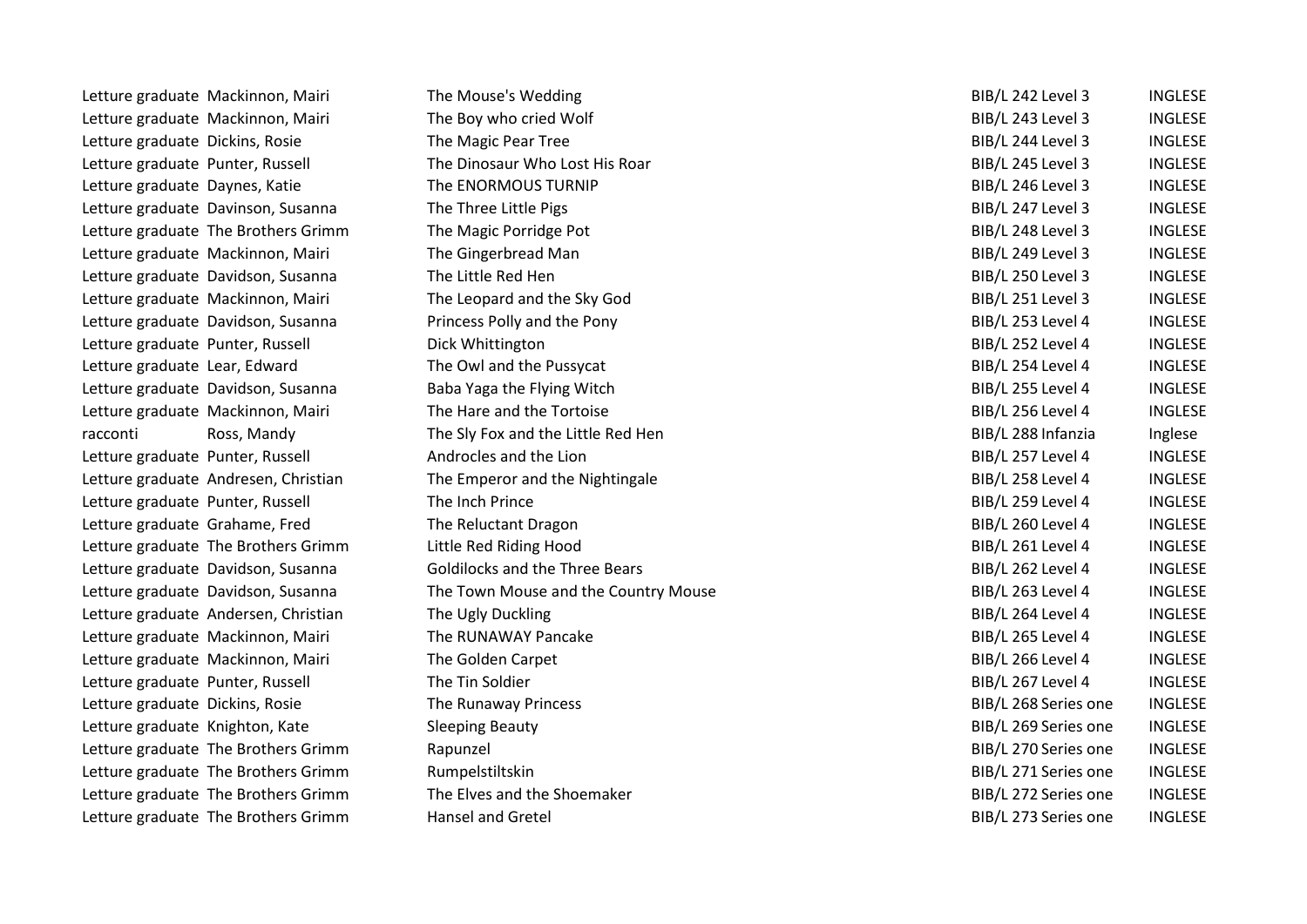Letture graduate The Brothers Grimm The Frog Prince The Structure BIB/L 274 Series one INGLESE Letture graduate Patchett, Fiona Puss in Boots BIB/L 275 Series one INGLESE Letture graduate Helbrough, Emma The Nutcracker The Theorem Controller BIB/L 276 Series one INGLESE Letture graduate Andersen, Christian The Little Mermaid BIB/L 277 Series one INGLESE Letture graduate Andersen, Christian The Princess and the Pea BIB/L 278 Series one INGLESE Letture graduate Daynes, Katie **State State State And State State Jack and the Beanstalk** BIB/L 279 Series one INGLESE Letture graduate Daynes, Katie **The Adventures of SINDAD** the Sailor BIB/L 280 Series one INGLESE Letture graduate Daynes, Katie **Ali Baba and the Forty Thieves** Ali Baba and the Forty Thieves **BIB/L 281 Series one** INGLESE Letture graduate Daynes, Katie **ALADDIN & His Magical Lamp** BIB/L 282 Series one INGLESE Letture graduate Dickins, Rosie **The Monkey King BIB/L 283 Series one** INGLESE Letture graduate Punter, Russell **The Wooden Horse BIB/L 284 Series one** INGLESE Letture graduate Stowell, Louie Saint George and the Dragon State Stowe State Scries one INGLESE Letture graduate Stowell, Louie Saint George and the Dragon BIB/L 285 Series one INGLESE Letture graduate Davidson, Susanna Cinderella BIB/L 286 Series one INGLESE Letture graduate Sims, Lesley Snow White and the Seven Dwarfs Snow White and the Seven Dwarfs Changes Snow White and the Seven Dwarfs Changes BIB/L 287 Series one INGLESE racconti Warne, Frederick Spot's First Christmas Superintensis and BIB/L 289 INGLESE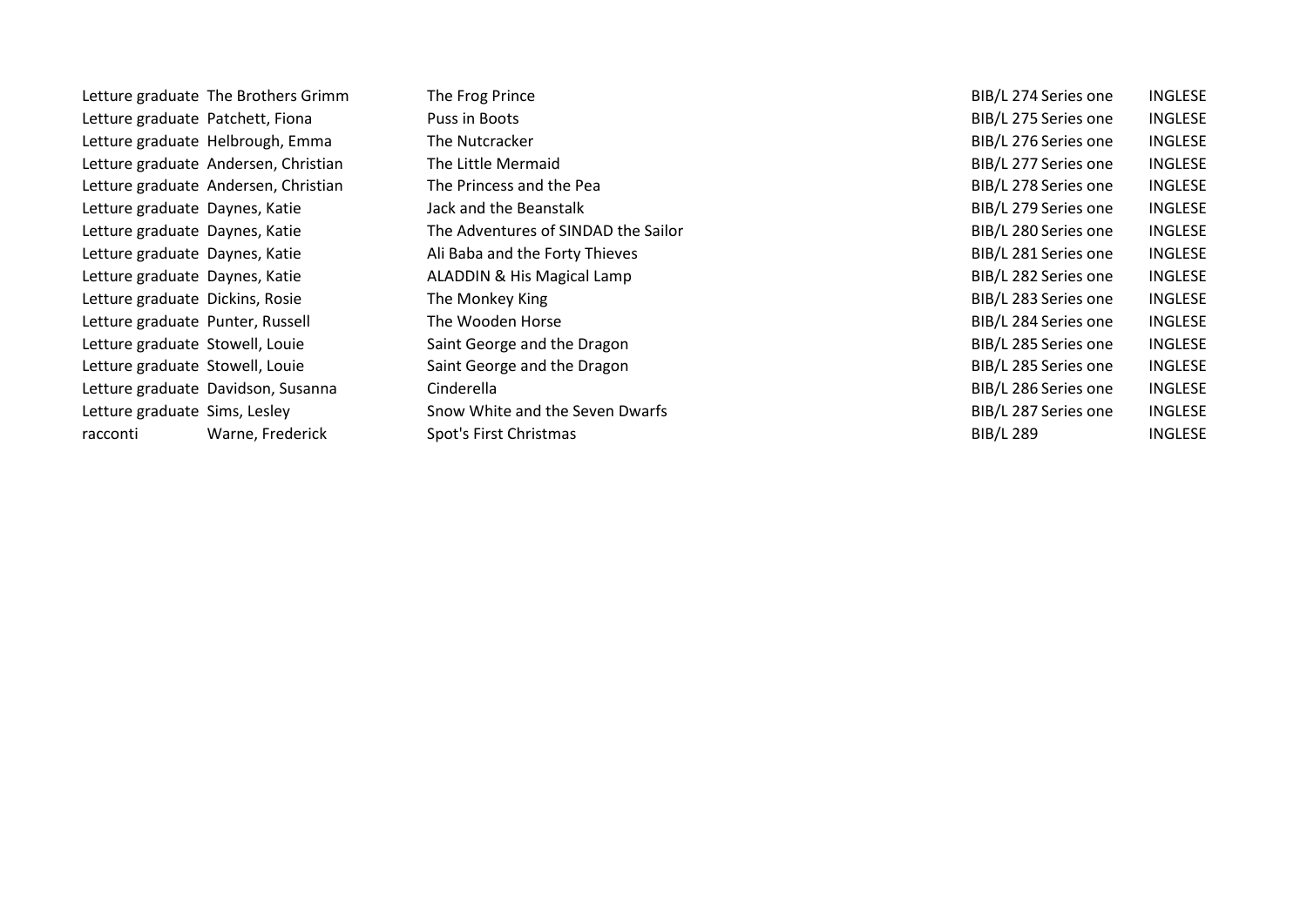ndle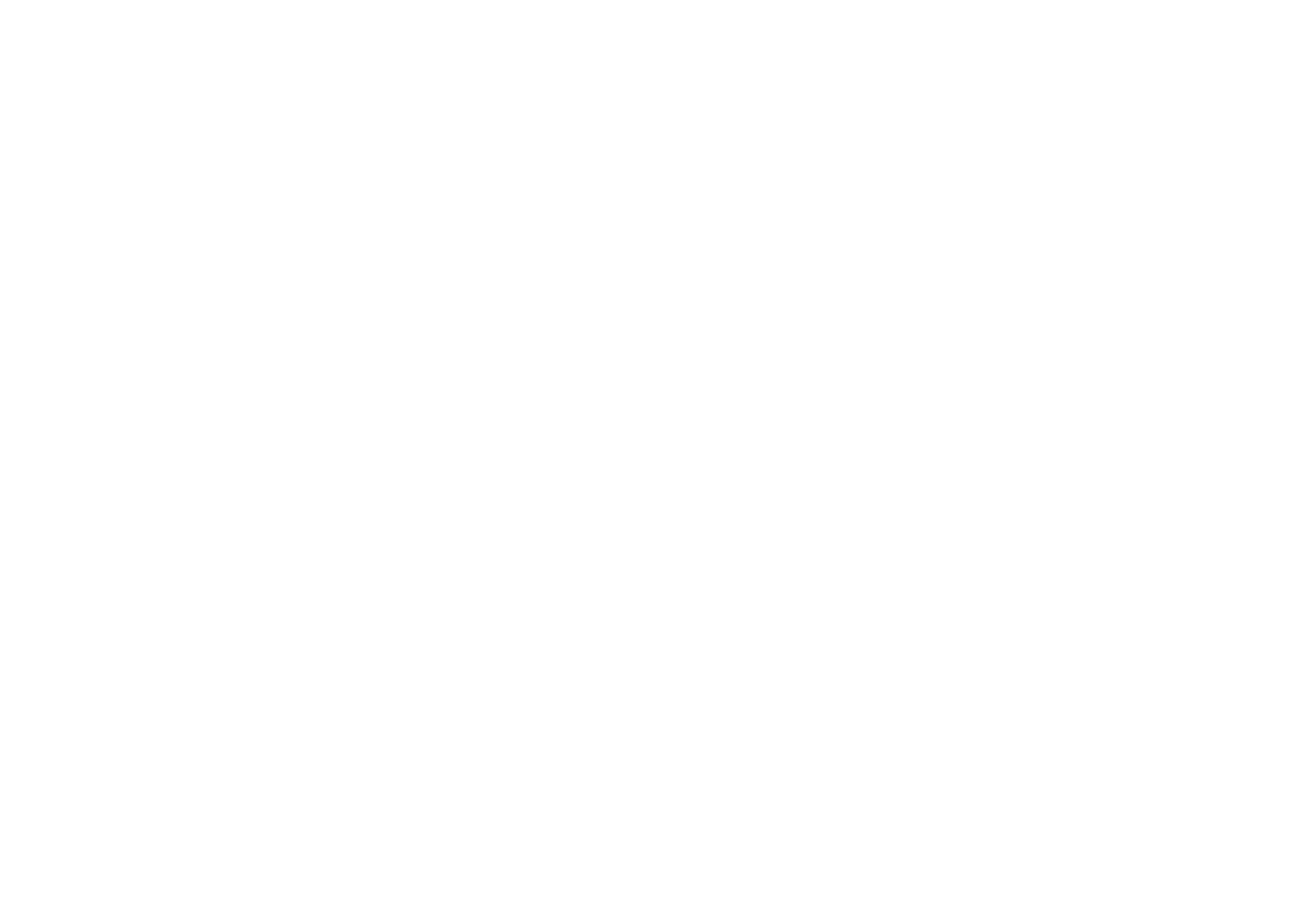$\frac{1}{\gamma-1}$